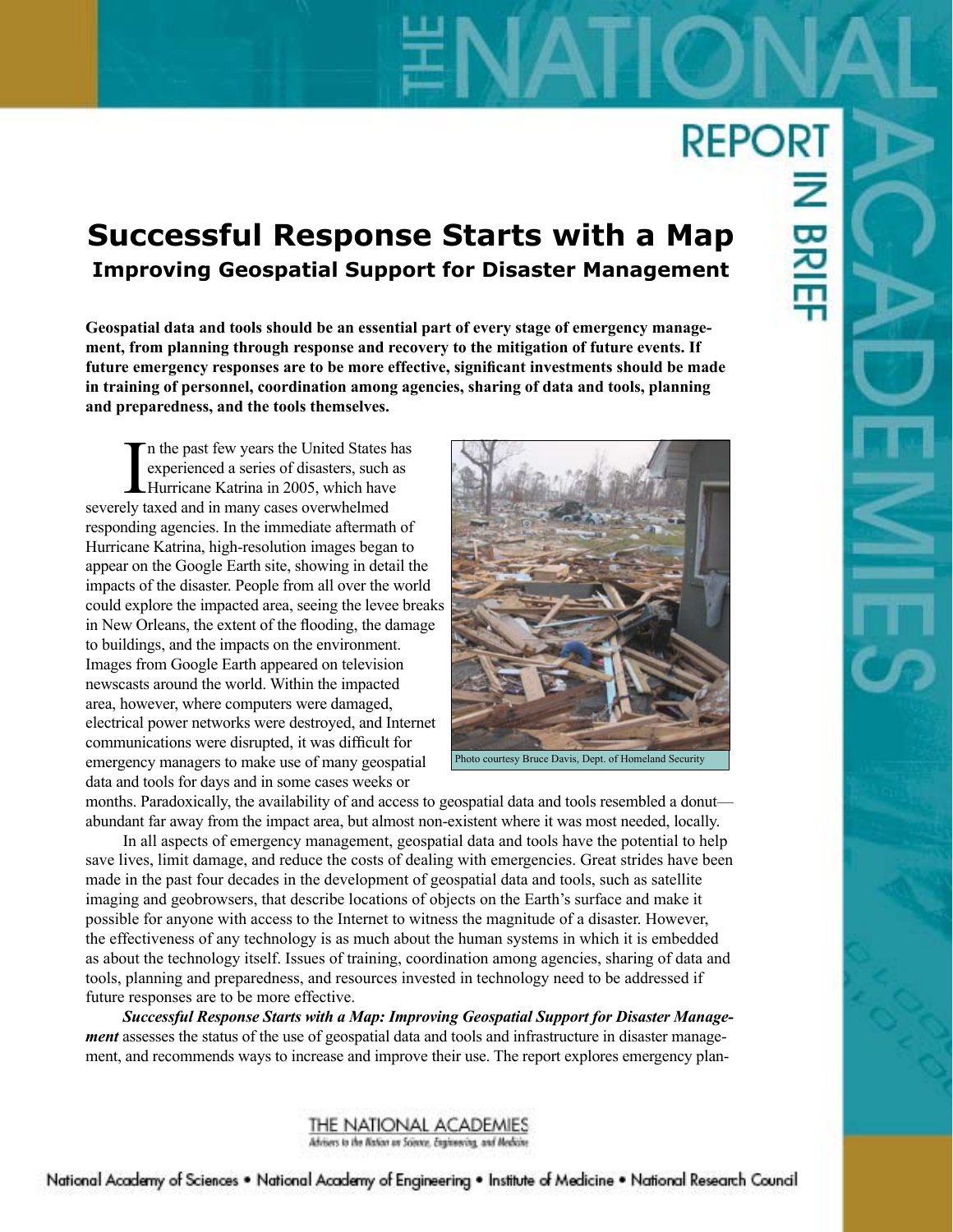ning and response, how geospatial data and tools are currently being used in this field, the current policies that govern their use, and various issues related to data accessibility and security, training, and funding.

#### **What Are Geospatial Tools?**

The term geospatial is used to refer to those interdependent resources—maps, data sets, tools, and procedures—that tie every event, feature, or entity to a location on the Earth's surface and use that information for a particular purpose. Location is expressed in some standard and readily understood form, such as latitude/longitude, street address, or position in a coordinate system. For example, today the Global Positioning System (GPS) is a cost-effective way of associating an event, feature, or entity with a location, and thus of making data geospatial.

Geospatial tools can take many forms including paper maps; in-car navigation systems; Internet sites; software and databases of local governments; and analytical, mapping, and visualization tools that support decision-making in private and public-sector organizations (see Box 1). Because of their usefulness for so many diverse applications—from zoning and taxation, to environmental management, to the national census, and of course emergency response—communities at all levels have made investments in acquiring geospatial information, converting it to digital form, and maintaining computer-based systems for accessing and using it.

# **Using Geospatial Information In Emergency Management**

All disasters have a temporal and geographic footprint that identifies the duration of impact and its extent on the Earth's surface. Using geospatial tools, responders can determine where impacts are greatest, locate damaged buildings or injured residents so that they are able to act more quickly, especially during the critical period immediately after the event when there is the greatest possibility of saving lives.

Effective emergency management requires access to tools that can process data to generate products that responders can use, such as maps of the area showing the search grid, images showing damage, lists of locations flagged for inspection, or predictions of the spread of wildfires or smoke plumes. Responders and managers need to be able to easily locate points on the map and on the ground. Street addresses normally provide an easy way to locate points in urban areas, but not in rural areas or when street signs and house numbers have been destroyed. GPS provides an effective

#### **Box 1. Types of Geospatial Data and Tools**

**Remote sensing** is the collection of data from a wide range of automated systems, including satellites and aircraft, and ground-based sensors and surveillance cameras.

**Geographic information systems (GIS)**, which are among the most important and widely used of geospatial tools, are software systems used to capture, store, manage, analyze, and display geospatial data resources. A coordinate system is used as an organizing principle for these data resources.

**Computer-assisted design (CAD) systems** are widely used to create and manage three-dimensional digital models of buildings and other engineering structures. When accurately registered to the Earth's surface, CAD data can be combined with other geospatial data.

**Clearinghouses, geolibraries, archives, geoportals, and geobrowsers** are Web sites that provide access to large collections of geospatial data sets.

**Spatial decision-support systems (SDSS)** provide decision-makers the information they need when decisions involve location. They are designed to make comparisons between many possible alternatives.

alternative, especially when combined with geocoding (determining geographic coordinates of an address in a geographic information system).

Although location is an essential part of any item of geospatial data, it is the ability to link a location to the properties of events, features, or entities at that location that gives geospatial data their value. These properties are collectively termed attributes, and may include the owner of a parcel of land, the population



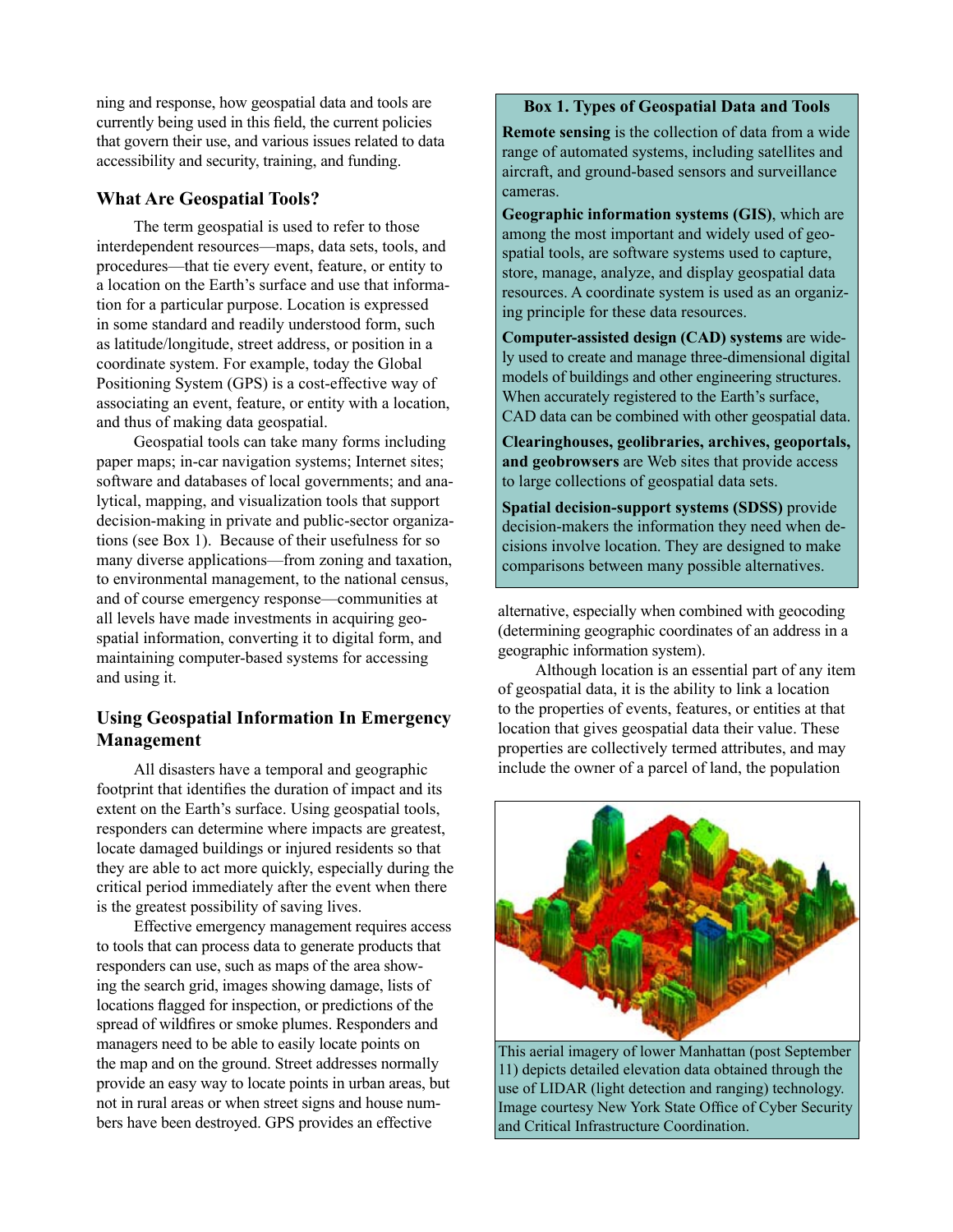of a neighborhood, the temperature of a point in a burning building, or the wind speed and direction at a point in a hazardous plume. Further, responders need to be able to map an event as it changes in real time, and print and distribute updates quickly.

### **Challenges of Using Geospatial Information**

The emergency management community relies heavily on the ability to discover and use accurate upto-date information in order to prepare for and respond to disasters and other emergency events. However, there are numerous institutional factors that have inhibited the effective deployment of technology and reasons why organizations have failed to anticipate and plan for the particular circumstances created by disasters.

While there are enormous amounts of data essential to emergency management, they are frequently scattered among multiple jurisdictions, in disparate and often incompatible formats. Government agencies are typically responsible for large volumes of data, including property records, street centerlines, and floodplain delineations. Additional data, such as critical infrastructure data, are maintained by the private sector. Many organizations are unwilling to share their data or will provide it only under very restrictive agreements because of concerns about data security or liability. Additional problems are caused by lack of data interoperability, lack of knowledge about what data exist and where, lack of training on the part of users, the constantly changing technological environment, and lack of operational infrastructure in the immediate aftermath of disaster.

# **Recommendations for Future Emergency Management**

The report points to steps that can be taken to improve emergency management through increased utilization and more effective integration of geospatial data and tools into emergency management processes.

**Leadership.** In the early 1990s, the National Spatial Data Infrastructure (NSDI) was established as a framework for coordinating the production, distribution, and use of geospatial data. Currently, NSDI provides a means for sharing geospatial data, but the special needs of emergency management have not been fully recognized. The current system of governance should be strengthened to include the full range of agencies, governments, and sectors that share geospatial data and tools, in order to provide strong national leadership. The Department of Homeland Security (DHS) should play a leading role in ensuring that the special needs of emergency management for



effective data sharing and collaboration are recognized as an important area of emphasis for this new governance structure. These policies and guidelines should define the conditions under which each type of data should be shared, the roles and responsibilities of each participating organization, data-quality requirements, and the interoperability requirements that should be implemented to facilitate sharing.

**Data Security.** Security is one of the major reasons cited by organizations for failing to share data in support of emergency response. This issue should be addressed through a system that would restrict access where necessary to appropriately authorized emergency management personnel. DHS should lead, within the framework of NSDI, the development of a nationally coordinated set of security requirements for data to be shared for emergency preparedness and response. All organizations should implement these guidelines.

**Preparedness Exercises.** Various interpersonal, institutional, technical, and procedural problems currently inhibit communication between first responders in the field, emergency operations centers, emergency management agency headquarters, and other coordinating centers. These challenges should be addressed through intensive preparedness exercises by groups involved in all aspects of disaster management. Such exercises should be tailored to focus on clear objectives with respect to the use of geospatial data. They should involve decision-making representatives from all levels of government, as well as other relevant organizations and institutions, and should be coordinated nationally so that common problems can be identified. They